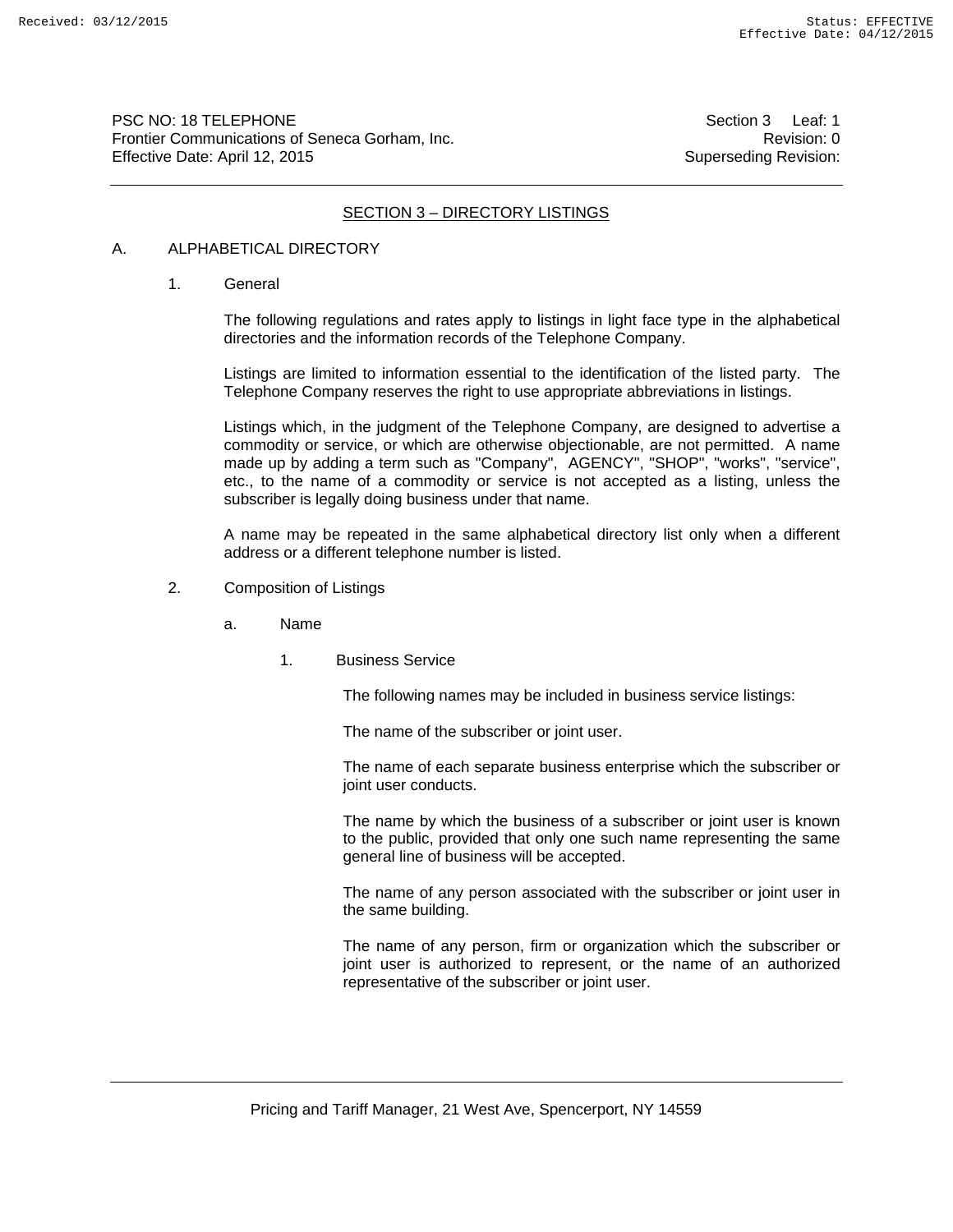PSC NO: 18 TELEPHONE Section 3 Leaf: 2 Frontier Communications of Seneca Gorham, Inc. **Revision: 0** Revision: 0 Effective Date: April 12, 2015 Superseding Revision:

#### SECTION 3 – DIRECTORY LISTINGS

#### A. ALPHABETICAL DIRECTORY (cont'd)

- 2. Composition of Listings (cont'd)
	- a. Name (cont'd)
		- 1. Business Service (cont'd)

An alternate spelling of an individual name or alternate arrangement of a business name, provided that the listing, in the judgment of the Telephone Company, is not for advertising purposes.

The name of a publication issued periodically by the subscriber or joint user, patron of a reseller, patron of a sharer or access service customer in the same business.

The name of any inactive business or organization in a cross-reference listing when authorized by such business or organization.

The name of a member of the subscriber's domestic establishment when business service is furnished in the subscriber's residence.

The name of a corporation which is the parent or a subsidiary of the subscriber. The name of a resident of a hotel, apartment house, boarding house or club which is furnished PBX or semi-public branch exchange service, may be included in a residence type listing with the telephone number of the PBX or semi-public service.

2. Residence Service

The following names may be included in residence service listings:

The name of the subscriber, joint user or access service customer.

The name of a member of the subscriber's, joint user's, or access service customer's domestic establishment, an alternative spelling of such name and the maiden name of a married woman.

The name of a radio amateur station as for example "Radio Amateur W9CNE".

Dual name listings consisting of the given name of two individuals who have the same surname and reside in the same domestic establishment, as for example, "Smith Mary & John".

The name of a church.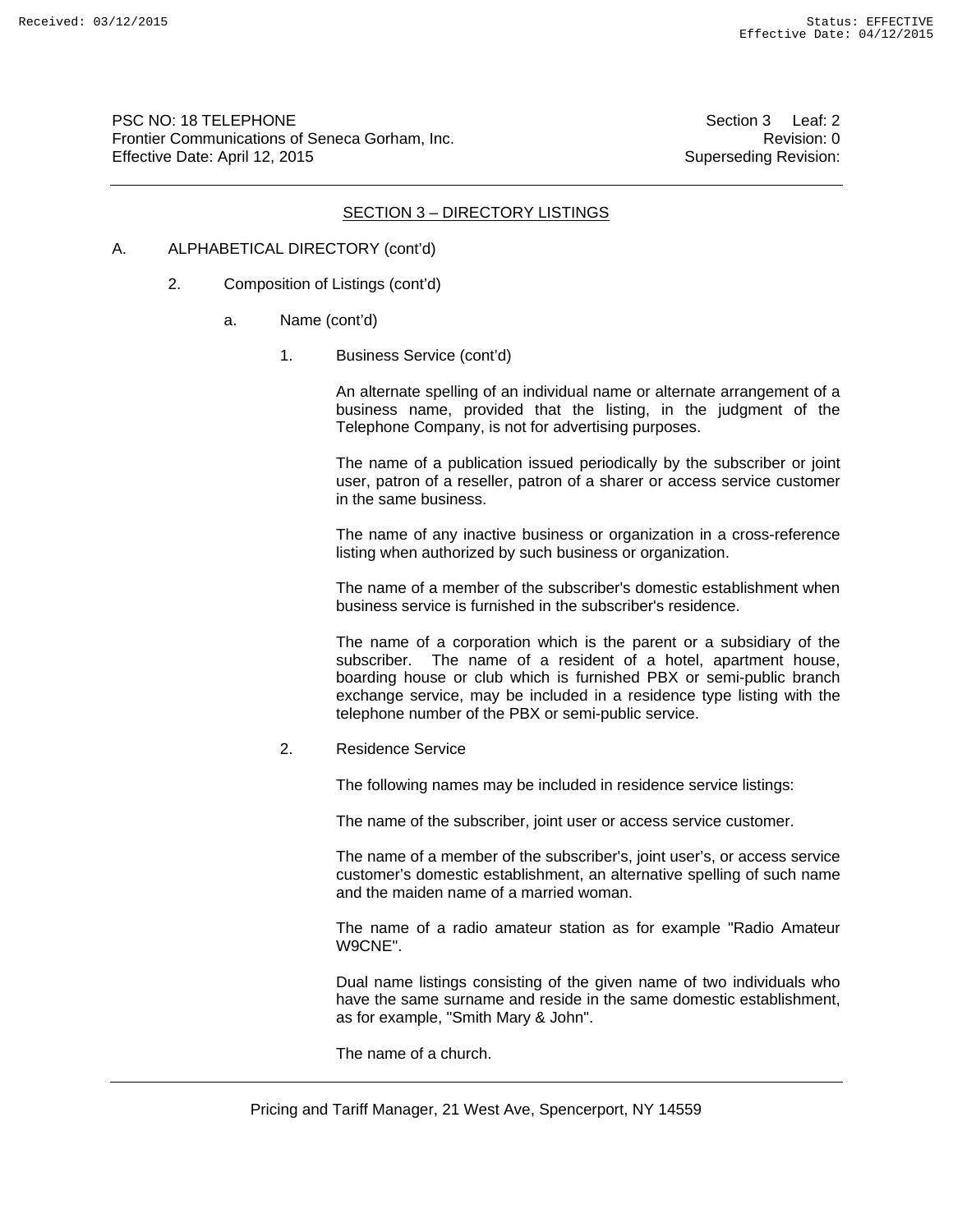PSC NO: 18 TELEPHONE Section 3 Leaf: 3 Frontier Communications of Seneca Gorham, Inc. **Revision: 0** Revision: 0 Effective Date: April 12, 2015 Superseding Revision:

## SECTION 3 – DIRECTORY LISTINGS

#### A. ALPHABETICAL DIRECTORY (cont'd)

- 2. Composition of Listings (cont'd)
	- b. Designations

The purpose of a business designation is to identify the listed party and not to advertise the business. No designation of the nature of the business is included if this is sufficiently indicated by the name. Where a listed party is engaged in more than one general line of business, two or more designations may be included in one listing when necessary to identify the listed party. When a listed party has two or more listed telephone numbers or two or more business addresses, designations indicating the branches of the organization may be included where necessary to assist the public in calling.

A designation may include a title to indicate a listed party's official position, but not the name of the firm or corporation with which the individual is connected. Conversely, individual names or titles are not shown following the name of a firm or corporation.

A listing may not include a designation, such as "agency", "dealer", or "representative" except in connection with the legal name of the subscriber.

A term such as "renting agent" may be included in a listing indented under the name of a building, provided that the agent maintains a renting office in such building.

A designation is not ordinarily provided in connection with residence service but may be permitted in connection with a profession or occupation as specified.

c. Addresses

Each listing includes the house number and the street name of a location where the telephone service is furnished, except when modification facilitates identification of the listed party by the calling public.

For business service listings where the subscriber or joint user is a not-for-profit organization and for residence service listings:

- 1. The address may be omitted:
- 2. A Post Office Box Number may be shown:
- 3. A partial address such as "Broad Street" may also be shown.

Zip codes are not included in listings.

The term "not-for-profit organization" as used herein means religious, educational, political, charitable, social service, civic, patriotic, fraternal and similar types of organizations which are not commercial in nature.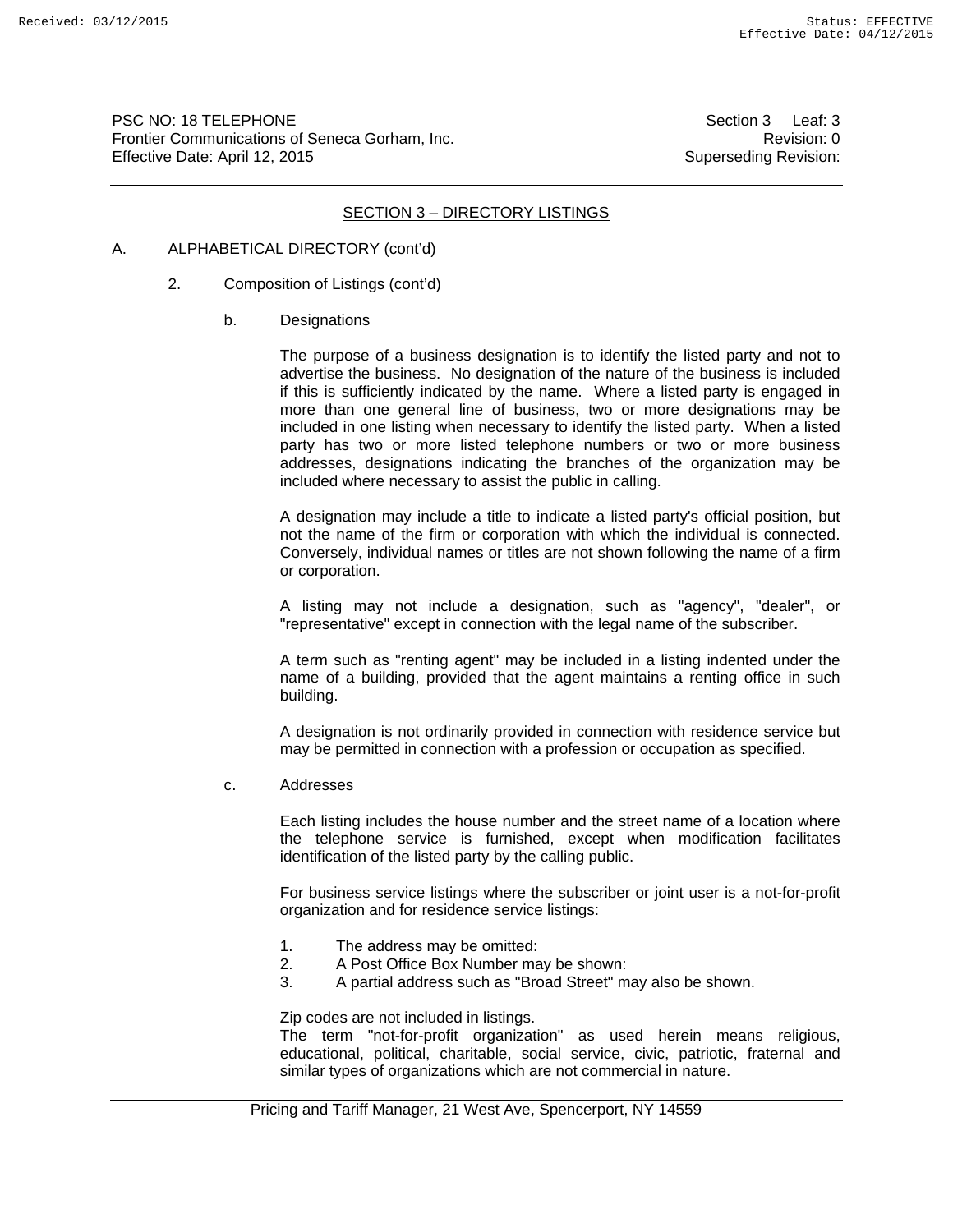PSC NO: 18 TELEPHONE Frontier Communications of Seneca Gorham, Inc. Effective Date: July 15, 2017

 Section 3 Leaf: 4 Revision: 2 Superseding Revision: 1

## SECTION 3 – DIRECTORY LISTINGS

# A. ALPHABETICAL DIRECTORY (cont'd)

- 2. Composition of Listings (cont'd)
	- d. Telephone Numbers

Each listing may include only one telephone number.

A listing may include only the telephone number of the first line of a PBX system or incoming service group of individual lines, except that a trunk not included in the incoming service group of a PBX system or the first trunk of a separate incoming service group of a PBX system may be listed to meet special conditions as, for example, where a corporation and its subsidiaries use the same PBX system.

Each PBX station equipped for direct inward dialing may be listed at the applicable rate for listings in excess of the allowance for free listings.

- 3. Types of Listings
	- a. Additional Standard Listings

A Standard Listing is the type of listing which may include a name, designation, address and telephone number to appear in the information records and the alphabetical directory for the territory in which the telephone service is located.

(T)

(T)

#### Extra Line of Information b.

Descriptive text that does not have a telephone number

(D)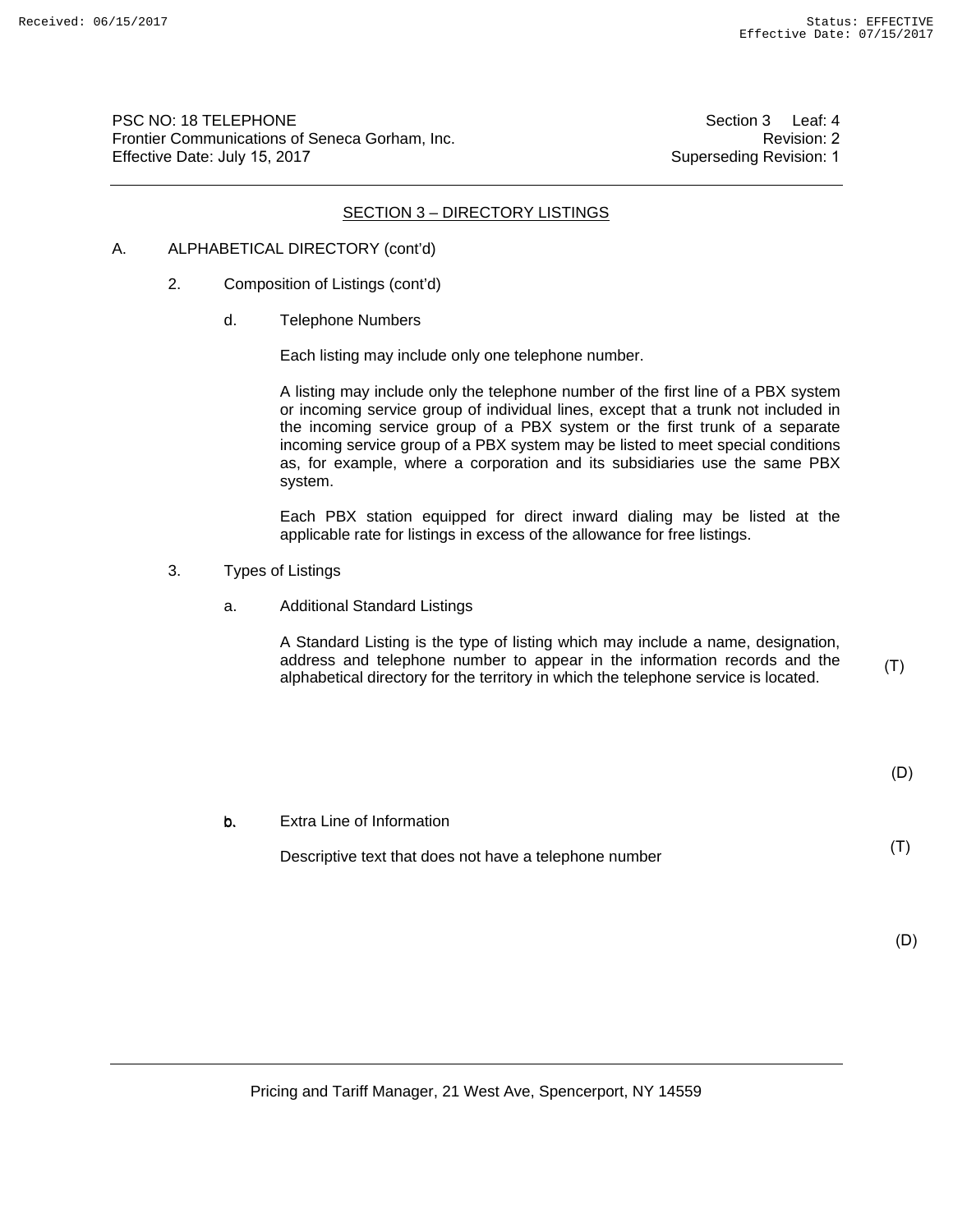(T)

(T) (D) (D)

PSC NO: 18 TELEPHONE Frontier Communications of Seneca Gorham, Inc. Effective Date: July 15, 2017

Section 3 Leaf: 5 Revision: 5 Superseding Revision: 4

# SECTION 3 – DIRECTORYLISTINGS

#### A. ALPHABETICAL DIRECTORY (cont'd)

#### 4. Free Listings

Listings are provided without charge asfollows:

One listing for each individual line except where individual lines are grouped for incoming service, only one listing will be provided for each such group.

One listing for each PBX or intercommunicating system.

One listing for each subscriber to party line service.

Where more than one flat rate line is furnished to the same customer at the same address and billed on the same bill, free listing may include the telephone number of any such line which is eligible to be listed under the provision above.

5. Rates for Charge Listings (Additional Listings)

The monthly rate for each listing, in excess of the allowance of free listings is as follows:

|                                     | <b>Business</b> | Residence |  |
|-------------------------------------|-----------------|-----------|--|
| <b>Additional Standard Listings</b> | \$2.75          | \$2.75    |  |
| Extra Line of Information           | 5.50            | 5.50      |  |
|                                     |                 |           |  |

#### 6. Domestic Violence Waiver

Pursuant to Section 91(7) of the Public Service Law, where a customer requests protection of his or her identity in connection with the customer's purchase of telephone service and the customer a) is a victim of domestic violence, as defined in Section 459-a of the New York Social Services Law, and b) for whose benefit any order of protection, other than a temporary order of protection, has been issued by a court of competent jurisdiction, the Company will:

- 1. Allow the customer to use a modified or alternative name for a directory listing, or
- 2. Waive the otherwise applicable charges for a non-published telephone listing

These listings shall conform to all the same requirements of other non-published listings. A customer requesting such an accommodation shall provide a copy of the order of protection to the Company.

Pricing and Tariff Manager, 21 West Ave, Spencerport, NY 14559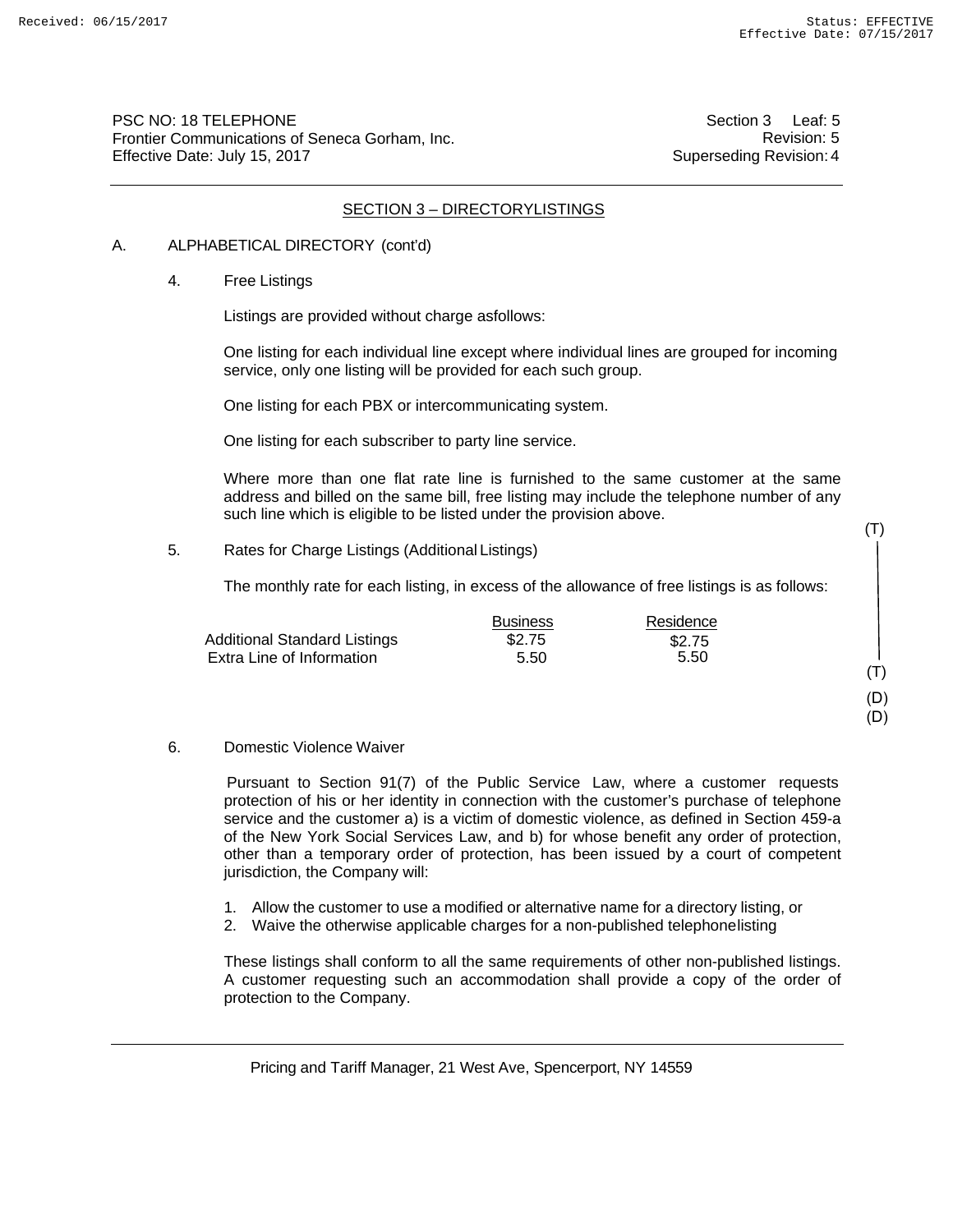PSC NO: 18 TELEPHONE Frontier Communications of Seneca Gorham, Inc. Effective Date: July 15, 2017

Section 3 Leaf: 6 Revision: 2 Superseding Revision: 1

## SECTION 3 – DIRECTORY LISTINGS

## A. ALPHABETICAL DIRECTORY (cont'd)

- 7. Non-Published Service
	- a. General

The telephone numbers of non-published service are not listed in either the Telephone Company's alphabetical directory or information records available to the general public.

b. Regulations

Except as otherwise provided in this Paragraph incoming calls to non-published service will be completed by the Company only when the calling party places the call by number. The Company will adhere to this practice notwithstanding any claim the calling party may present, except claims of emergencies involving life and death. In such cases, the Company will call the non-published number and request permission to make an immediate connection to the calling party. If the connection is refused, the calling party will be advised and an offer made to connect the calling party to the Police. The Company may also, in other emergency cases, call the non-published number and request a call back to the calling party. The Company will advise the calling party if the non-published number cannot be reached, or if a request for a call back to the calling party is refused. The acceptance by the Company of the subscriber's request to refrain from publishing his telephone number in the directory does not create any relationship or obligation, direct or indirect, to any person other than the subscriber.

In the absence of gross negligence or willful misconduct, no liability for damages arising from publishing the telephone number of non-published service in the directory or disclosing said number to any person shall attach to the Company, and where such a number is published in the directory the Company's liability shall be limited to and satisfied by a refund of any monthly charges which the Company may have made for such non-published service.

The customer indemnifies and saves the Company harmless against any and all claims for damages caused or claimed to have been caused, directly or indirectly, by the publication of the number of a non-publish service or the disclosing of said number to any person.

(T)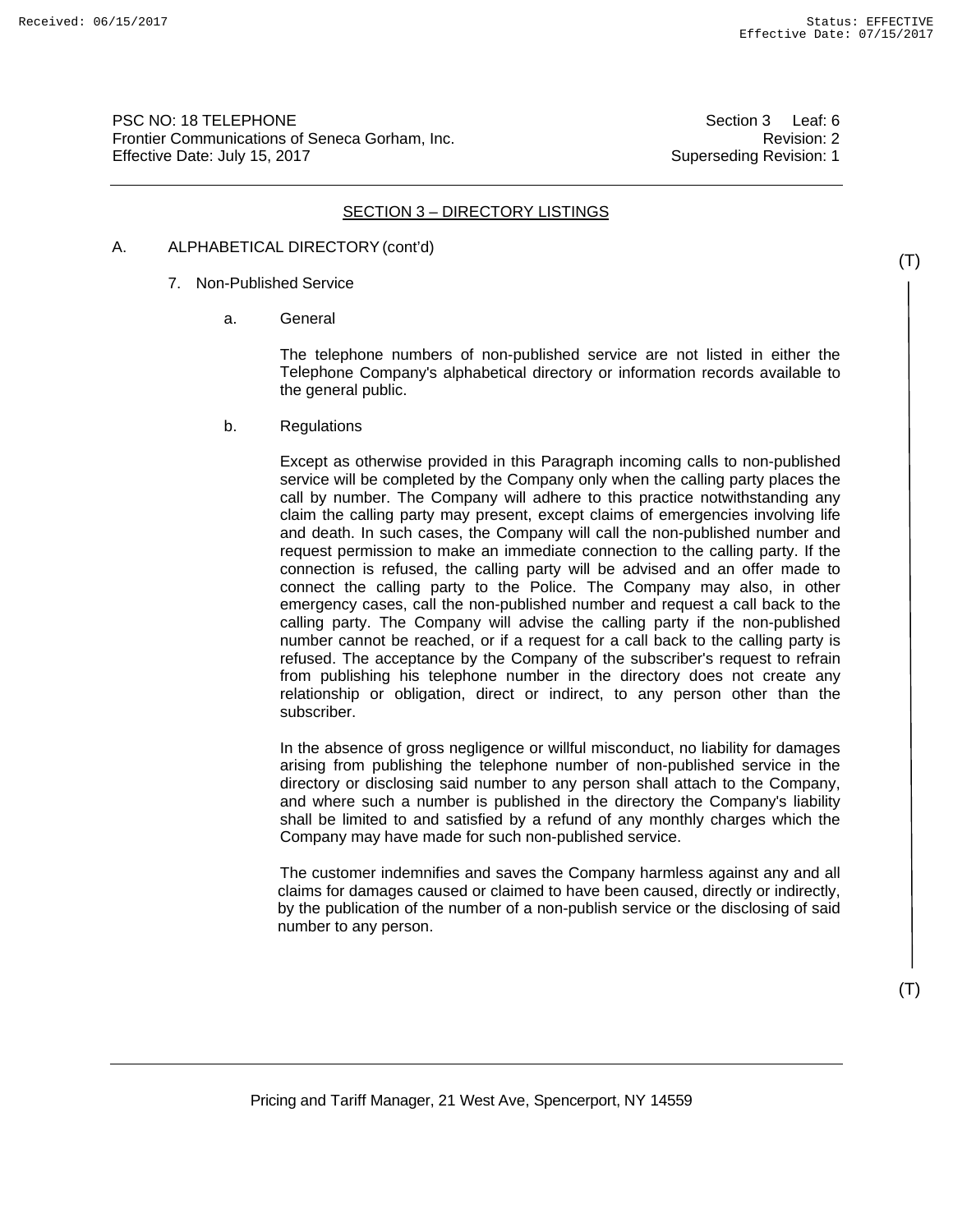PSC NO: 18 TELEPHONE Frontier Communications of Seneca Gorham, Inc. Effective Date: July 15, 2017

Section 3 Leaf: 7 Revision: 5 Superseding Revision: 4

# SECTION 3 – DIRECTORYLISTINGS

#### A. ALPHABETICAL DIRECTORY (cont'd)

- 7. Non-Published Service (cont'd)
	- c. Rates

| <b>Business</b> | Residence |
|-----------------|-----------|
| \$3.00          | \$3.00    |

Exceptions:

The following exceptions apply:

- 1. To public service.
- 2. To special reversed charge service.
- 3. To foreign exchange service where the subscriber is also furnished exchange service from the normal central office.
- 4. To additional service furnished to the same subscriber at the same address.
- 5. Where the subscriber has other service listed in the same name in the alphabetical directory for the territory in which the subscriber is located, provided that (a) both services are of the same class or (b) the services are of different classes, and arrangements have been made that calls to the listed number will be answered at alltimes.
- 6. Where a subscriber living in a hotel, apartment house, boarding house or club is listed under the number of the PBX or semi-public branch exchange service furnished the hotel, apartment house, boarding house or club.
- 7. Where a joint user elects not to take a listing.
- 8. Where service involves data terminals where there is no voice use contemplated, except for coordination of data trans-mission.
- 9. Where service is furnished at normally unattended locations to assist in the maintenance of essential public services provided by power, water and pipe line companies, railroads, airlines and government agencies.

(T)

(T)